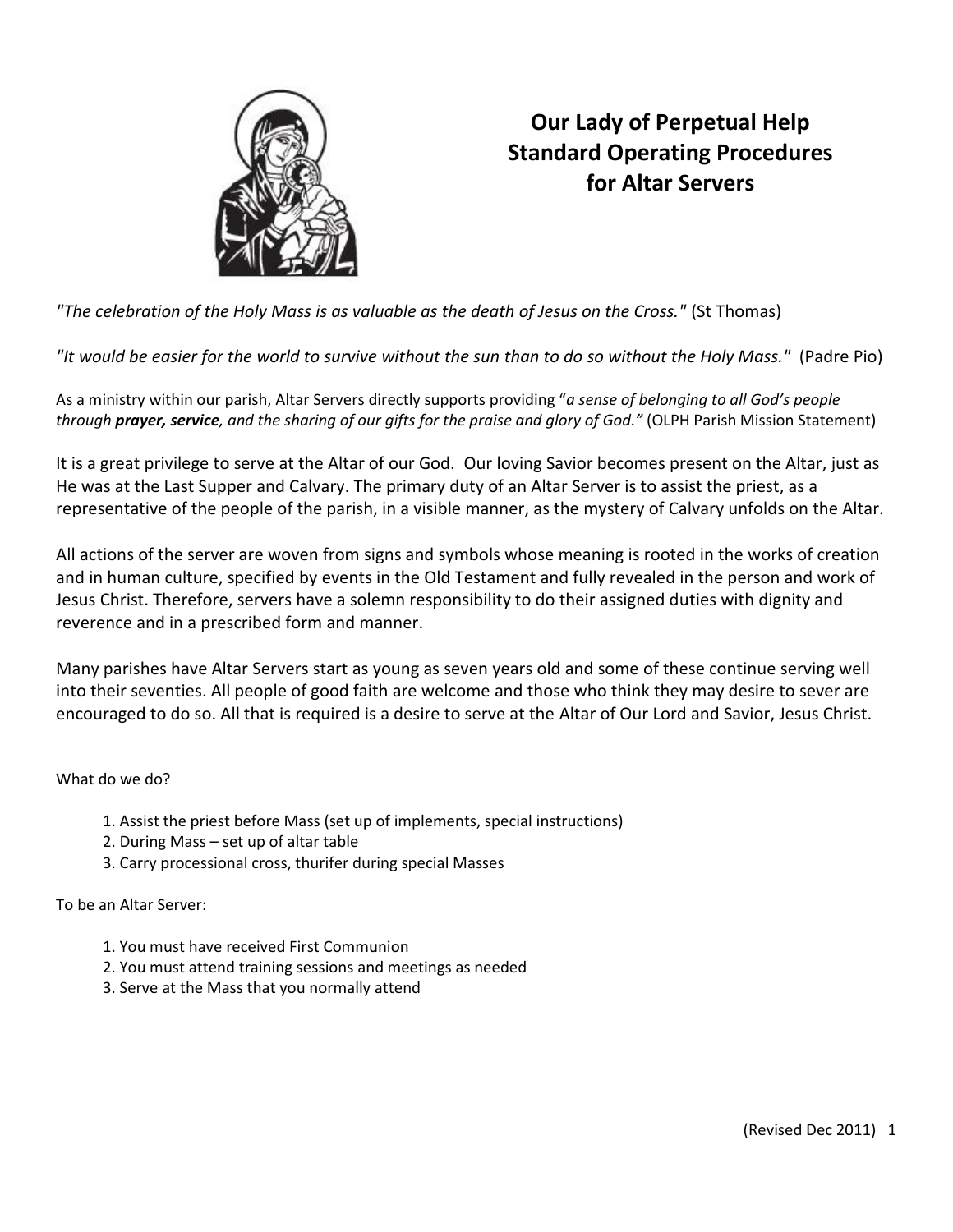#### **THREE PHASES**

- Pre-mass
- During mass
- Post-mass

#### **PRE-MASS**

- All servers should arrive 15 minutes before mass starts typically 3 servers per mass (not hard and fast rule)
- TURN OFF ALL CELL PHONES AND LEAVE THEM IN THE SACRISTY!!!!
- Make sure that all server implements are in place (check with Sacristan if anything is missing)
	- o Chalice Set
		- **Chalice (cup)**
		- **Purificator (small, rectangular cloth)**
		- Pall (white square cardboard)
		- **Corporal (large, white cloth, usually two)**
	- o Water pitcher
	- o Finger Bowl
	- o Finger Towel
	- o Sacramentary (red book)
- Check that candles are lit
- If NOT processing in from Baptismal Font, BUT PROCESSING OUT at the end of mass, make sure Cross is in place in back.
- ASK FATHER if there are any special procedures for that mass (baptism, use of incense, use of sprinkling water, etc.)
- Assign jobs to altar servers (please note assigning rules, *\* - recommended assignments*).
	- o Cross Bearer (cannot be Book Bearer)
	- o Book Bearer (cannot be Cross Bearer)
	- o Chalice (\* if only two servers, Cross Bearer)
	- o Gifts (cannot be Water)
	- o Water (cannot be Gifts)
	- o Finger Bowl (\* if only one server, omit Gifts, combine with Water and Finger Towel. \* if two servers, combine with Finger Towel)
	- $\circ$  Finger Towel (\* if only one server, omit Gifrts, combine with Water and Finger Bowl. \* if two servers, combine with Finger Towel)
	- o Wipes
	- o Trays
		- **IF OLTA IF ONEXA** If one server, disregard all assignment rules and omit "Gifts"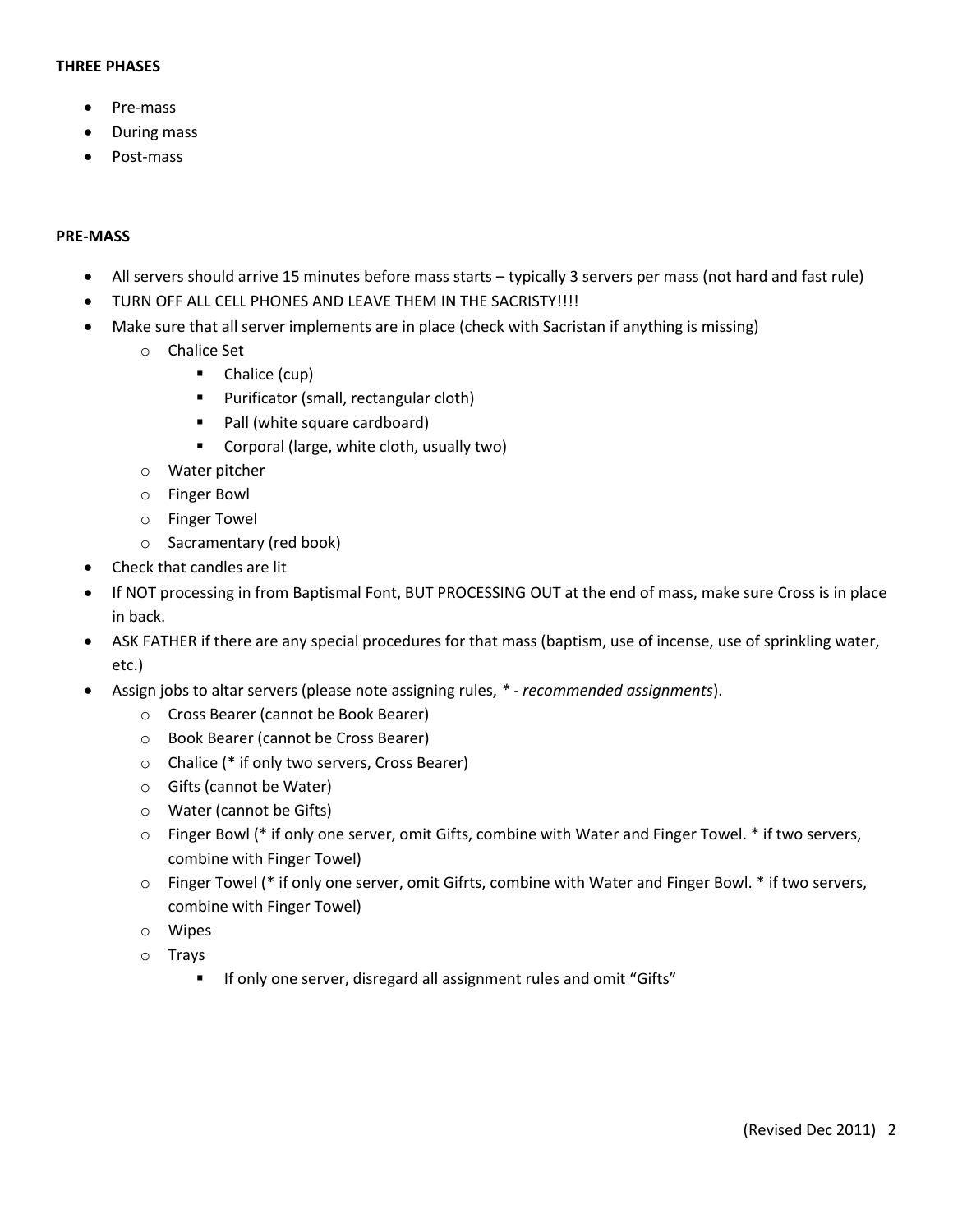### **MASS**

Overall notes – for all parts of mass

- Eyes on Father **AT ALL TIMES** Altar Servers are the personal attendants to the priest, so he may ask for something at any point in mass. Be prepared to respond to all of Father's requests.
- When completing any action towards Father or the Altar Table, **BOW**, then leave.
- When standing or seating and NOT performing any job, **HANDS FOLDED**.
- Be alert if sacristans or ushers ask you for help during the mass, help them.
- When sitting down or standing up, do so in unison with fellow servers.
- General Terms used in "Mass"
	- o Father the presiding priest and/or deacon
	- o Sanctuary area in the front of the Church designated by wooden steps
	- $\circ$  Altar large table in the middle of the Sanctuary where Communion is consecrated
	- $\circ$  Sacristy the room where the Servers and priest put on their garbs
	- $\circ$  Back refers to the steel table behind the Altar, where all the servers implements will be

# \* - **FOR THE REST OF THIS SOP, SERVERS DESIGNATED WITH SPECIFIC JOBS WILL BE IN ALL CAPS (**EX. CROSS, BOOK, etc.)

### **Procession**

- 1. Entrance formation servers lead out…
	- a. If processing from behind the altar, from highest-to-lowest seating position (see "Job Seating" in "Offertory/Presentation of the Gifts")
	- b. If processing from Baptismal Font, CROSS first, then two servers per row by seating position (see diagram) – distance between each row in procession should be 3 rows-worth (approx. 8ft.)
		- **1.** Cross Bearer
		- **2.** Chalice
		- **3.** Book Bearer
		- **4,5…** extra servers
		- **L.** Lector
		- **P.** Priest

# **Procession - Entrance Formation**



2. At the Sanctuary, CROSS BEARER stands to the furthest left of the Altar. Rest of servers line up according to seating position while not standing directly in front of the Altar (reserved for Father).

(Revised Dec 2011) 3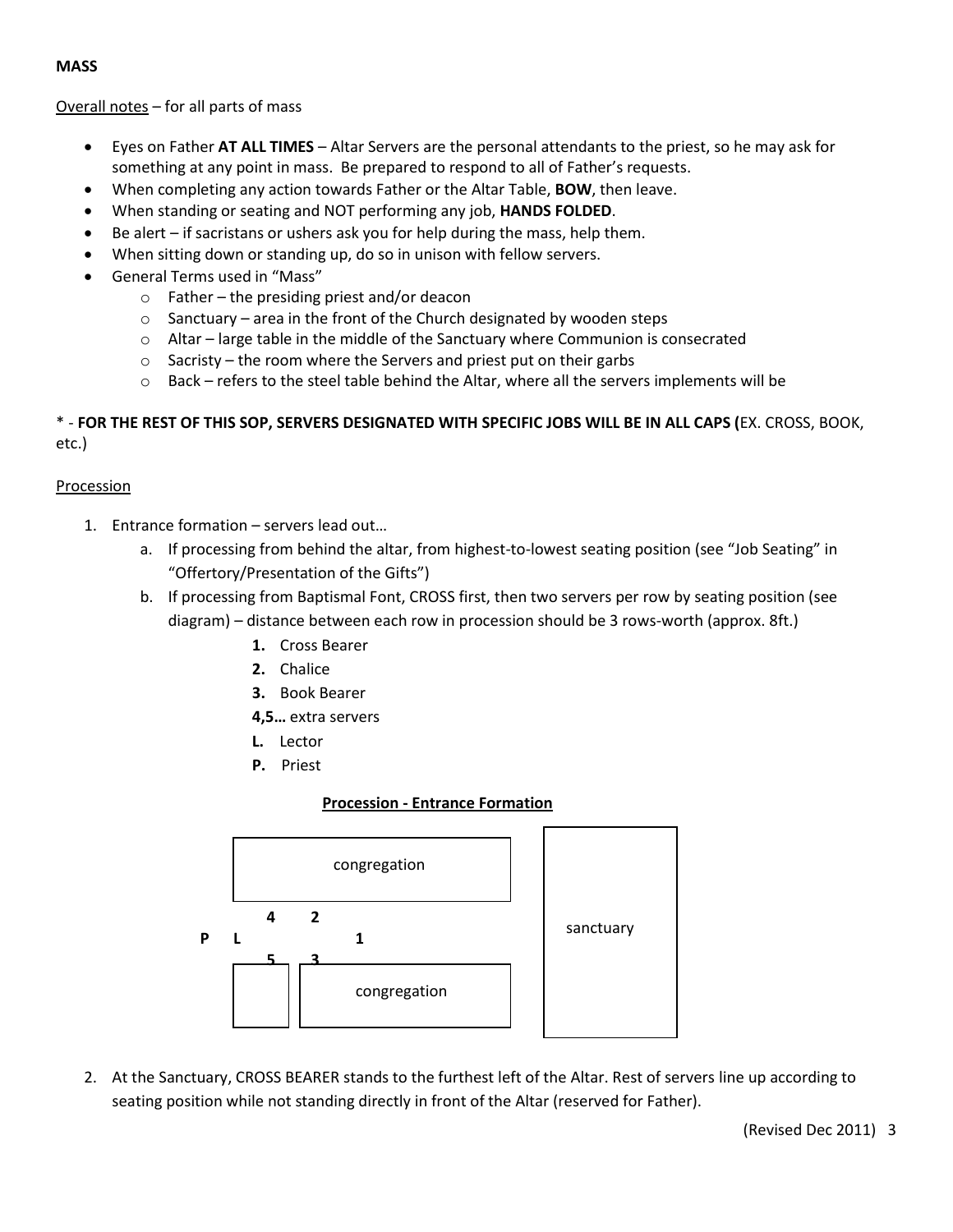**Line-out at Altar, Procession**



3. When Father reaches the Altar, all servers bow **IN UNISON** with Father. When Father steps up onto the Santuary, servers turn left and head to their seats (CROSS BEARER sets cross behind Altar).





# Opening/Liturgy of the Word

- 1. When Father says "Let Us Pray" OR gives a visual cue, BOOK approaches Father with the Sacramentary at chestheight with cover facing out.
- 2. When BOOK reaches Father, Father will open the Sacramentary and adjust its height and BOOK's position. BOOK holds book open for the duration of the prayer.
	- If BOOK is shorter than Father, BOOK holds the Sacramentary with one hand under each side of the book and BOOK stands directly in front of Father.
	- If BOOK is taller than Father, BOOK stands to one-side of Father with arm outstretched to support the Sacramentary, one arm supporting its back/spine, the other arm's hand underneath holding it steady.
- 3. As Father says the prayer, his arms will be open. At the end of the prayer, when Father folds his hands and says "We ask this through…": BOOK closes the Sacramentary, bows to Father, then returns to his/her seat.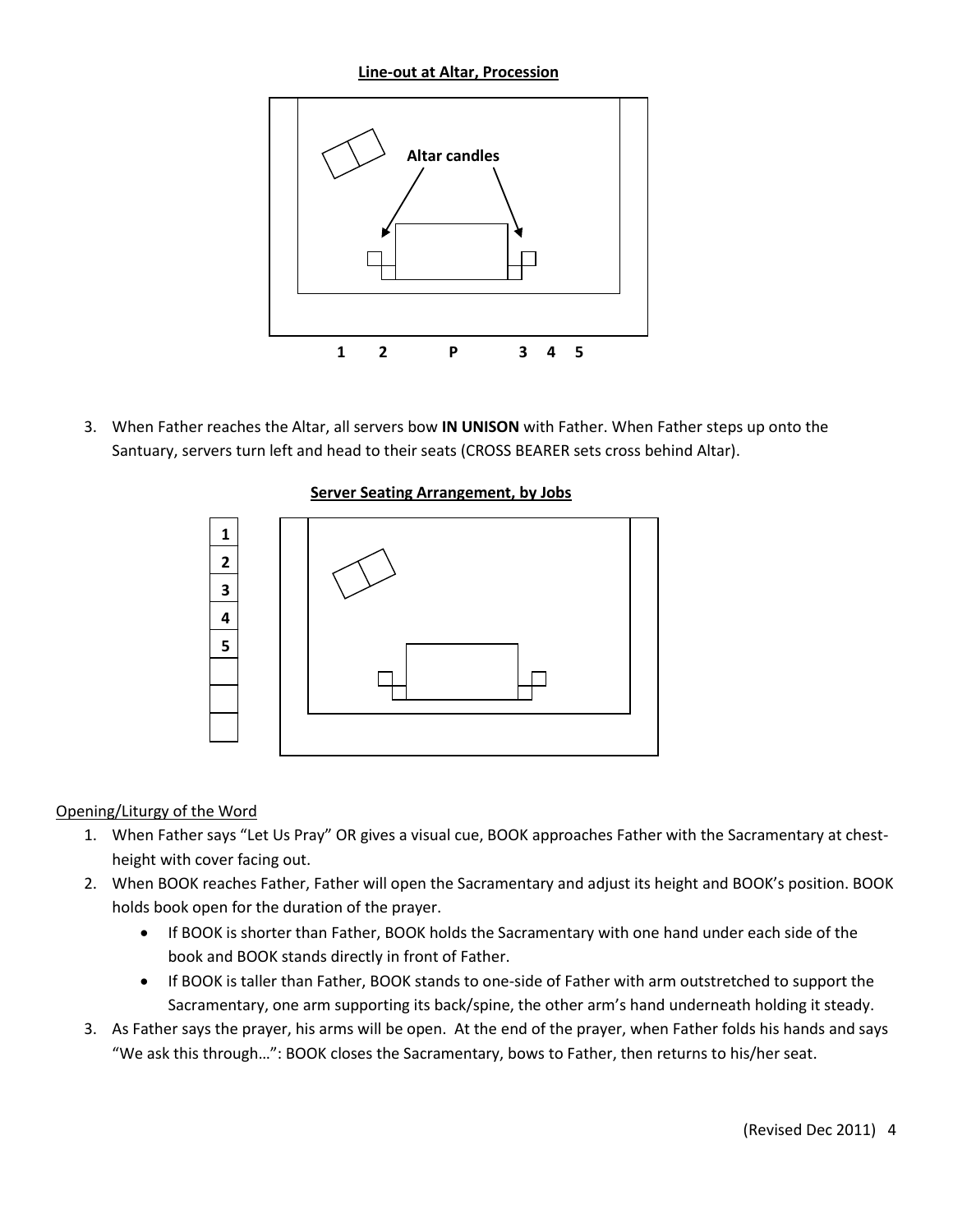# Offertory/Preparation of the Gifts (REMEMBER overall notes)

- 1. After mass intentions ("We pray to the lord." "Lord, hear our prayer."), CHALICE and BOOK prepare Altar for Communion.
	- a. BOOK places the Sacramentary on the lower-left corner of the Altar, face-up, closed.
	- b. CHALICE brings chalice set to Altar
		- hold chalice set as such: left hand around the chalice stem, below the bowl-portion; right hand on top holding down rest of set
		- CHALICE places set on furthest right of altar. Disassemble from top to bottom in this fashion (see diagram below)
			- 1. Corporal/1st corporal (**1**)– open fully and lay directly in middle of Altar, with crossembroider closest to you
			- 2.  $2^{nd}$  corporal (2)– open fully and lay on right side in line with  $1^{st}$  corporal, slightly overlapping
			- 3. pall  $(3)$  top-right corner of  $1<sup>st</sup>$  corporal
			- 4. purificator (**4**) folded in half, near bottom of altar, in line with pall
			- 5. chalice  $(5)$  on the right-middle of  $1<sup>st</sup>$  corporal, below pall
			- 6. open Sacramentary (6)to assigned ribbon, place on the left of  $1<sup>st</sup>$  corporal, near the bottom, slightly-angled.

Final Layout of Prepared Altar



- 2. After Ushers collect money from the congregation, gift bearers will approach the Altar from the Baptismal Font, Father will approach in front of the altar.
	- a. When gift bearers reach halfway down the aisle, WATER goes to back and gets water pitcher and reemerges.
	- b. GIFTS walks to meet father and take wine from him. GIFTS then places wine on 1st corporal, near upper edge next to pall.
- 3. As Father rounds the altar, WATER goes to meet father, standing approximately 3ft. from him at his right side. At the same time, FINGER BOWL and FINGER TOWEL go to back and retrieve implements and re-emerge.
- 4. WATER presents water pitcher to father, handle-facing-away. Father will then pour water into the wine and return pitcher to WATER. At that point, FINGER BOWL and FINGER TOWEL approach and line up side-by-side,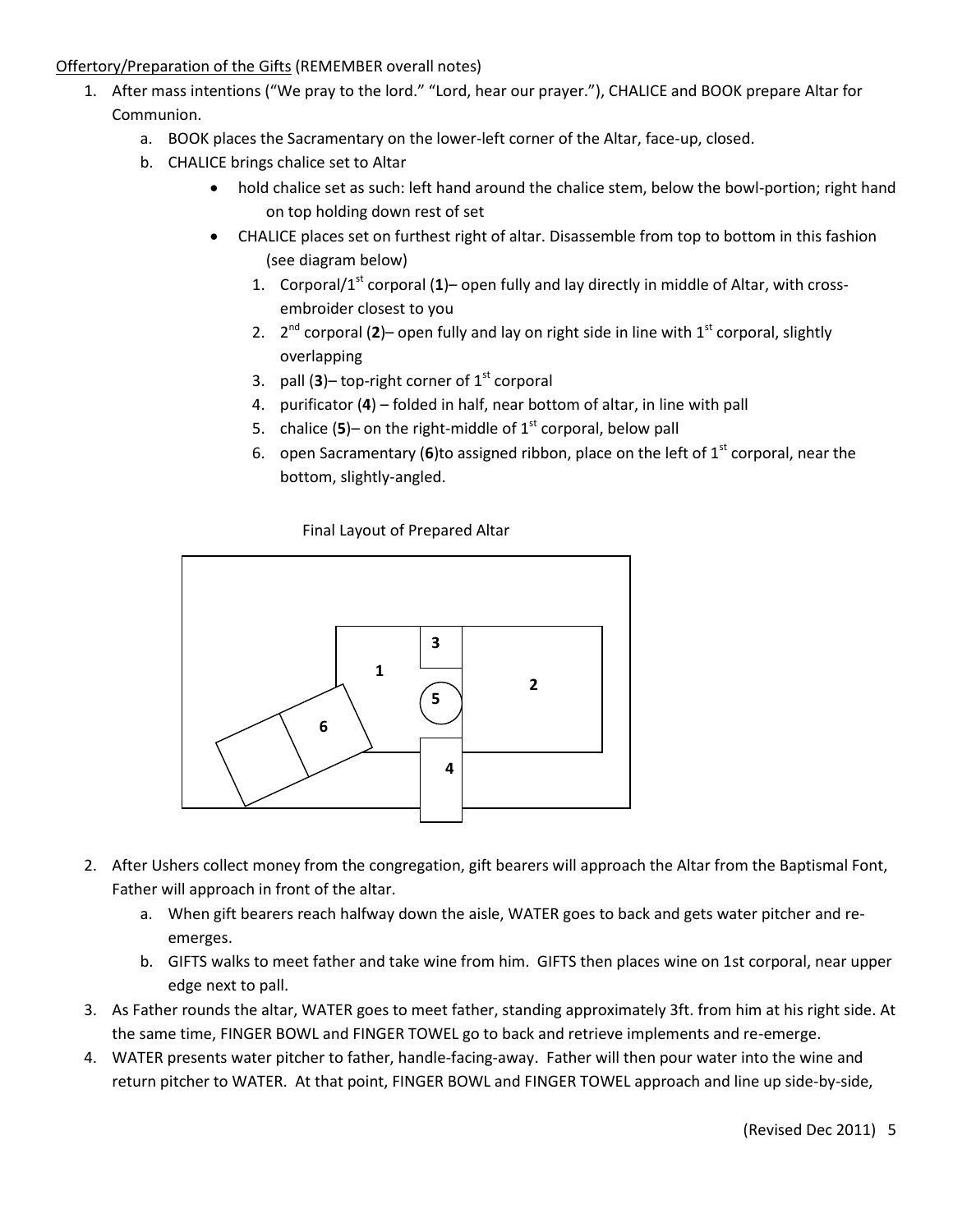FINGER BOWL to the left of WATER, FINGER TOWEL to the left of FINGER BOWL. FINGER BOWL and FINGER TOWEL will hold their respective implements with both hands.

- a. Combined: FINGER BOWL and FINGER TOWEL hold finger bowl with right hand, and finger towel with left hand.
- b. Combined: WATER, FINGER BOWL, and FINGER TOWEL water pitcher in right hand, finger bowl in left hand, and finger towel draped over left wrist/forearm
- 5. After Father bows and places his hands above the finger bowl, WATER will pour water over Father's hands. FINGER TOWEL presents finger towel for Father to dry his hands.
- 6. When Father RETURNS THE FINGER TOWEL, all bow in unison, then return to back to return implements. FINGER BOWL goes to the Sacristy sink, dumps the water down the drain, then places the bowl in the drying rack. All return to seats. No more jobs until after "Our Father" prayer.
- 7. After "Our Father", servers go to Father to shake hands.
	- a. At the end of "Our Father", WIPES goes to back to prepare a hand wipe for father (remove the towelette from the wrapper, and fold in half twice, place on the napkin)
	- b. BOOK retrieves Sacramentary from Altar and returns it to his/her seat.
	- c. WIPES emerges with wipe in cloth and gives it to Father WAIT for Father to return the wipe, bow, then throw it away in the Sacristy trash

# COMMUNION

Note: Pay attention to Father and Eucharistic Ministers during Communion – they may signal for help.

- 1. Ushers will direct Servers to where and when they will receive communion.
- 2. After returning to seats…
	- TRAYS goes to the back and places one tray on the altar and one tray on the side table.
	- CHALICE goes to Altar to clean up: take pall and purificator to back.
	- If anything containing the Body of Christ (ciborium/golden bowl or pix/small golden cases) is left on the 1<sup>st</sup> corporal, leave it (fold the corporal later)
	- If the coporal is open, fold it as described and bring it to the back.
		- i. Bottom  $3<sup>rd</sup>$  to middle
		- ii. Top 3<sup>rd</sup> to middle
		- iii. Left 3<sup>rd</sup> to middle
		- iv. Right  $3^{rd}$  to middle
		- v. DO NOT lift the corporal off the Altar unless it is fully and properly folded. (The purpose of  $1<sup>st</sup>$ corporal is to catch any crumbs that fall off the Body of Christ)

# END OF MASS

- 1. After the Body of Christ has been put away, Father sits. BOOK prepares by placing the Sacramentary in his/her lap. When Father says "Let Us Pray", BOOK approaches Father as before (see "Opening/Liturgy of the Word")
- 2. When Father says the final blessing…"May the Lord bless you and your families, in the name of the Father, and of the Son, and of the Holy Spirit." …
	- **IF PROCESSING OUT WITH THE CROSS,** 
		- i. CROSS goes to back and emerges with the cross
		- ii. With cross leading, servers form up in center aisle, according to job seating order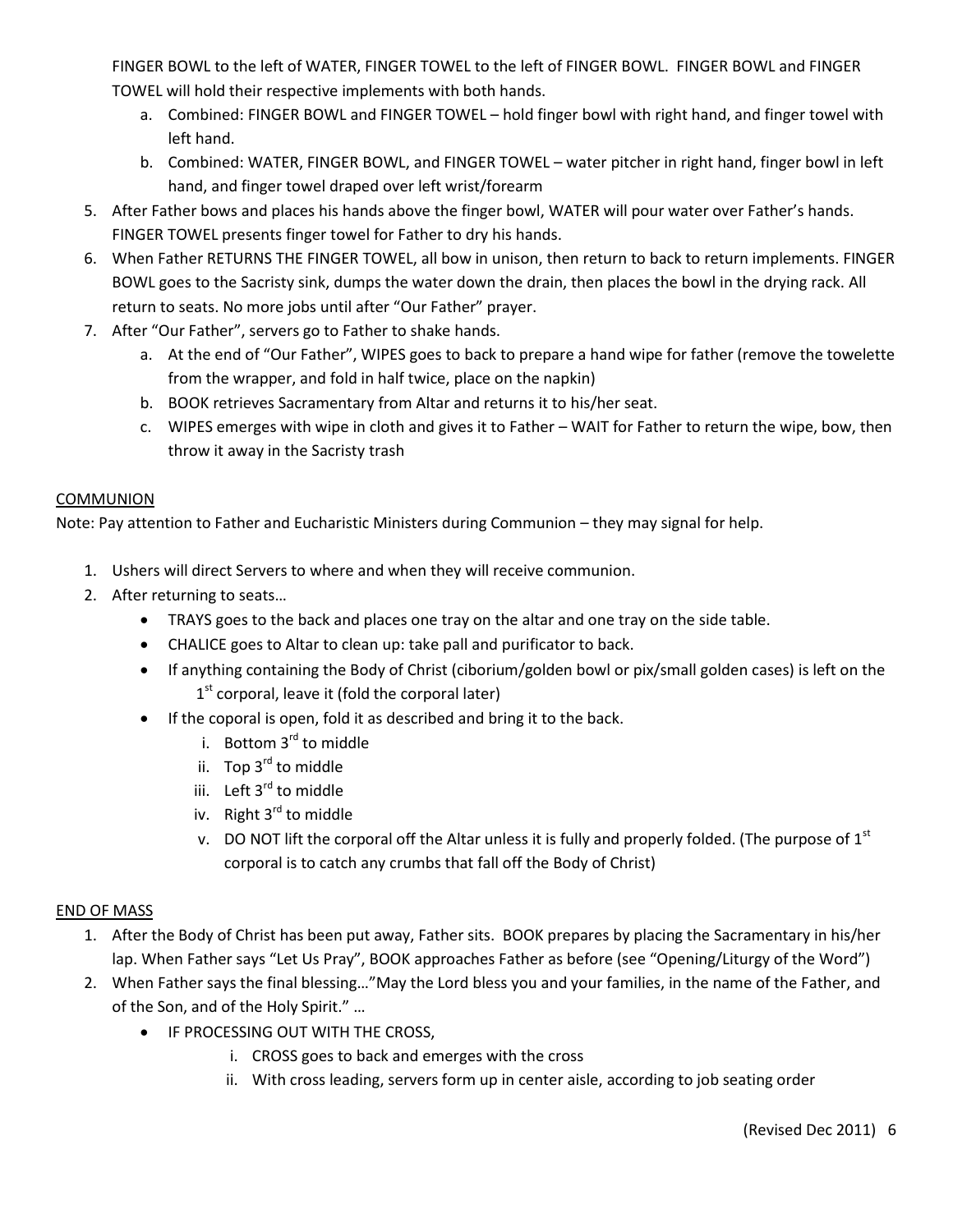1. two servers per row – if even number of servers (2 or 4), last server stands in middle of aisle in line with CROSS (see diagram)

#### **Processing out, with 4 servers (even number)**





- 2. CROSS (1) only goes as far back as necessary to accommodate all servers
- iii. Father will then kiss the Altar, and step down to the front of the Sanctuary. When Father bows, ALL SERVERS BOW
- iv. When Father turns, ALL SERVERS turn in the same direction and exit to Baptismal Font (CROSS returns cross to the back holding room)
- IF NOT PROCESSING OUT WITH THE CROSS
	- i. When Father approaches the Altar to kiss it, Servers line out in front of the Altar in the same formation as the beginning of Mass. (see "Line –out at Altar, Procession")
	- ii. Father will then kiss the Altar, and step down to the front of the Sanctuary. When Father bows, ALL SERVERS BOW
	- iii. Whichever direction Father turns, all servers turn the same way. Then exit to the back/Sacristy, servers will lead Father back.

#### **POST-MASS**

- hang up your garments neatly in the Sacristy closet (make sure all Velcro pieces are attached)
- Take candle bell from behind the Sacristy door and use it to extinguish Altar candles (DO NOT blow out candles USE CANDLE BELL)
- If you do not know when your next scheduled mass is, the Altar Server Schedule is always available on the bulletin board near where the candle bell is stowed/hung.